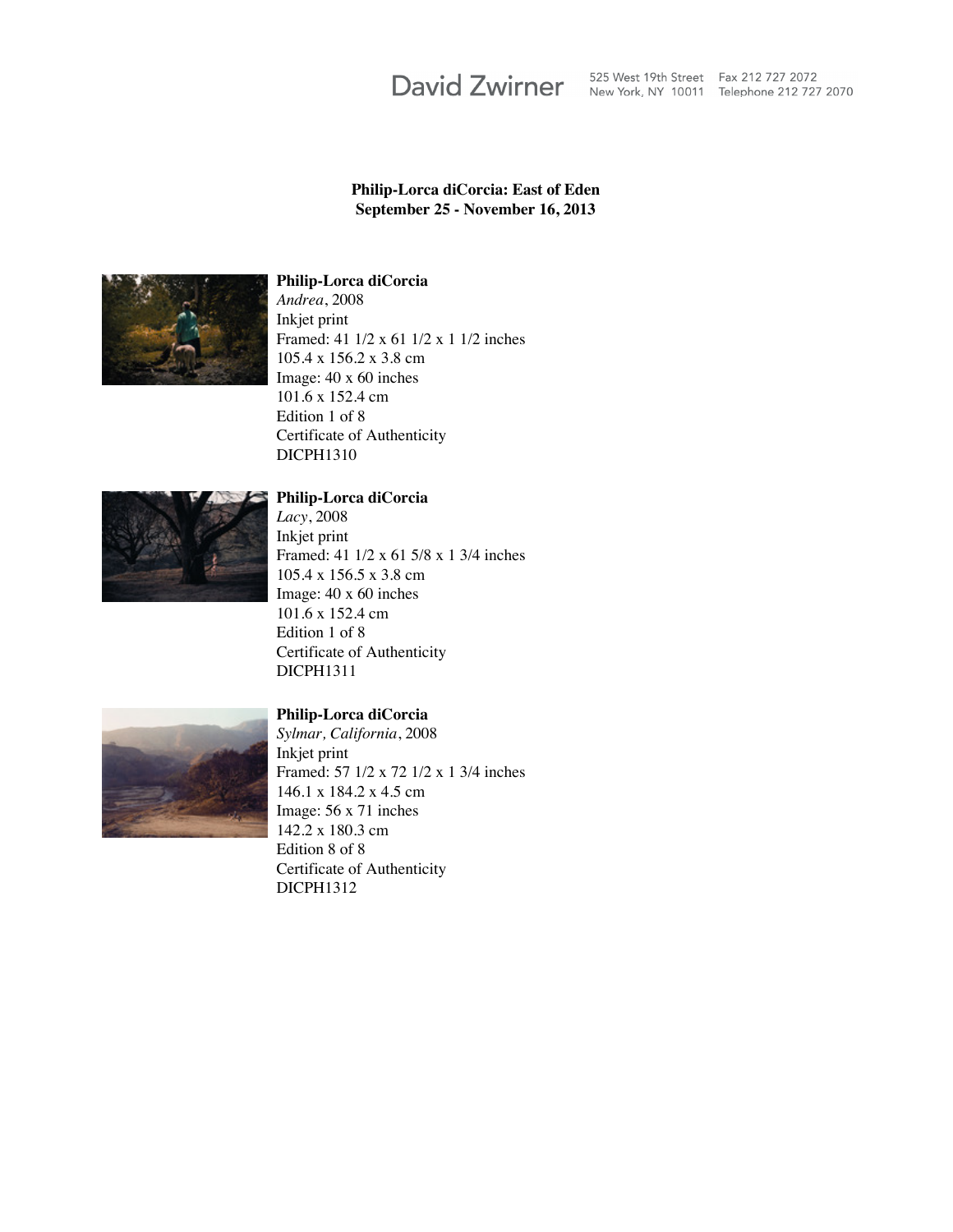

*San Joaquin Valley, California*, 2008 Inkjet print Framed: 57 5/8 x 72 1/2 x 1 3/4 inches 146.4 x 184.2 x 4.4 cm Image: 56 x 71 inches 142.2 x 180.3 cm Edition 4 of 8 Certificate of Authenticity DICPH1313



# **Philip-Lorca diCorcia**

*The Hamptons*, 2008 Inkjet print Framed: 41 5/8 x 61 5/8 x 1 3/4 inches 105.7 x 156.5 x 4.5 cm Image: 40 x 60 inches 101.6 x 152.4 cm Edition of 8, EP DICPH1468



# **Philip-Lorca diCorcia**

*Lynn and Shirley*, 2008 Inkjet print Framed: 41 1/2 x 61 1/2 x 1 3/4 inches 105.4 x 156.2 x 4.5 cm Image: 40 x 60 inches 101.6 x 152.4 cm Edition 2 of 8 Certificate of Authenticity DICPH1469



# **Philip-Lorca diCorcia**

*Mr. Briggs*, 2007-2008 Inkjet print Framed: 41 3/4 x 61 5/8 x 1 3/4 inches 106.1 x 156.5 x 4.5 cm Image: 40 x 60 inches 101.6 x 152.4 cm Edition 1 of 8 Certificate of Authenticity DICPH1471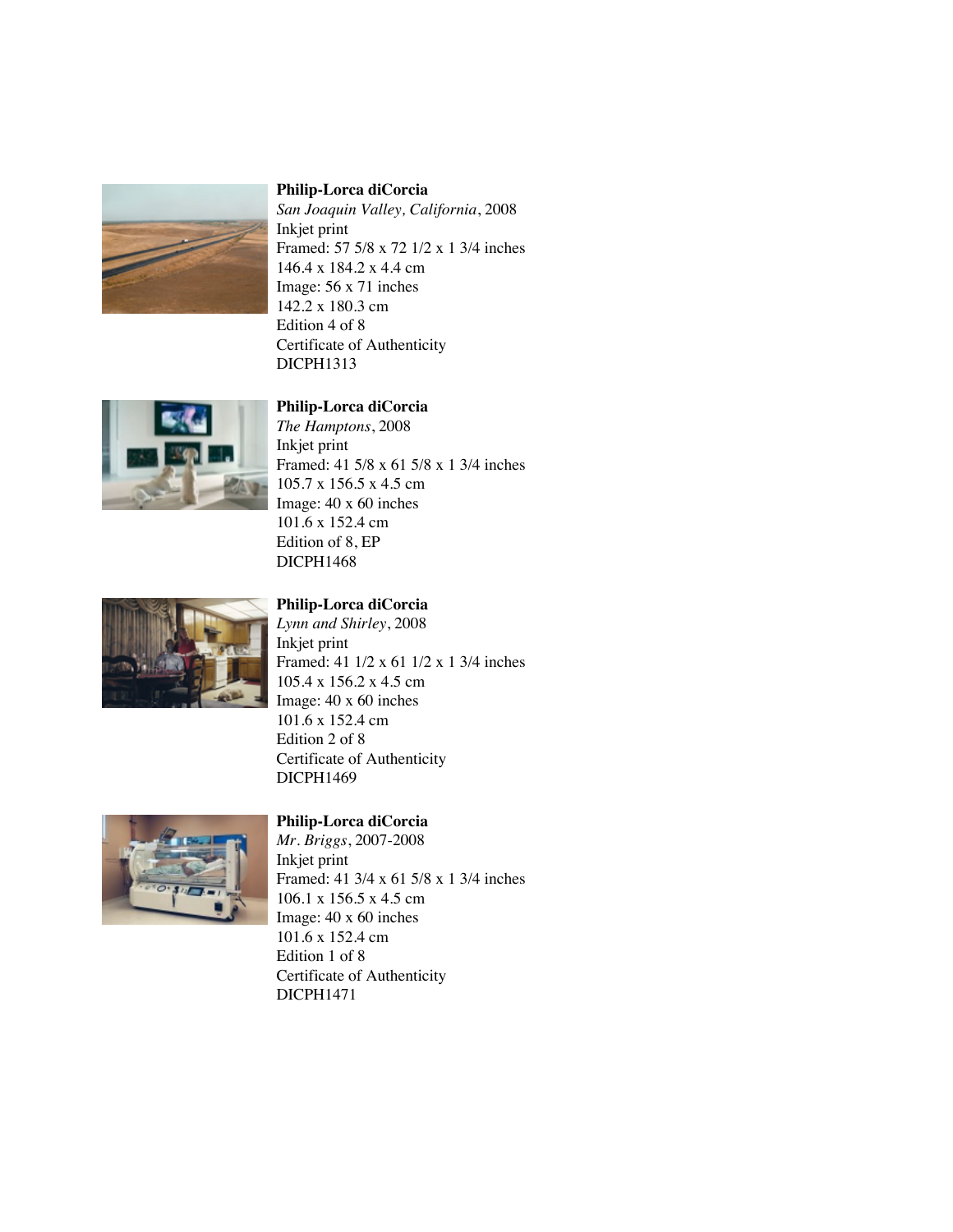

*Epiphany*, 2009 Inkjet print Framed: 57 3/4 x 70 1/2 x 1 3/4 inches 146.7 x 179.1 x 4.4 cm Image: 56 x 71 inches 142.2 x 180.3 cm Edition 1 of 8 Certificate of Authenticity DICPH1472



# **Philip-Lorca diCorcia**

*Stockton, California*, 2009 Inkjet print Framed: 41 1/2 x 61 1/2 x 1 3/4 inches 105.4 156.2 x 4.5 cm Image: 40 x 60 inches 101.6 x 152.4 cm Edition 1 of 8 Certificate of Authenticity DICPH1529



#### **Philip-Lorca diCorcia**

*Upstate*, 2009 Inkjet print Framed: 71 3/4 x 57 1/2 x 1 3/4 inches 182.2 x 146.1 x 4.5 cm Image: 70 1/2 x 56 inches 179.1 x 142.2 cm Edition 3 of 8 Certificate of Authenticity DICPH1673



#### **Philip-Lorca diCorcia**

*Iolanda*, 2011 Inkjet print Framed: 41 5/8 x 51 1/8 x 1 3/4 inches 105.7 x 129.9 x 4.5 cm Image: 40 x 49 1/2 inches 101.6 x 125.7 cm Edition 5 of 8 Certificate of Authenticity DICPH1679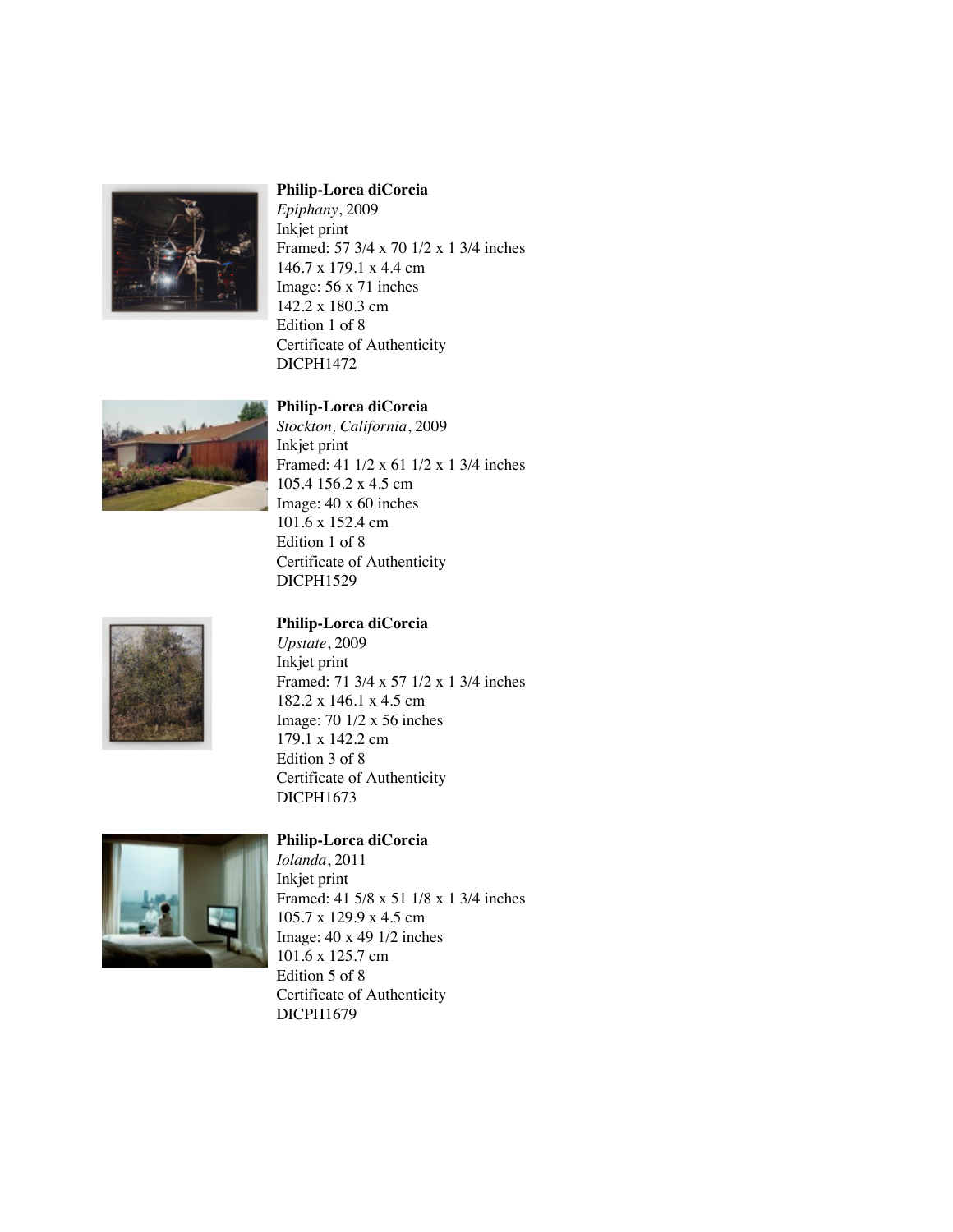

*Mount Ararat, Pennsylvania*, 2012 Inkjet print Framed: 41 1/8 x 52 1/4 x 1 3/4 inches 104.5 x 132.7 x 4.4 cm Image: 39 7/8 x 51 1/16 inches 101.3 x 129.7 cm

Edition 1 of 8 Certificate of Authenticity DICPH1688



#### **Philip-Lorca diCorcia**

*Cain and Abel*, 2013 Inkjet print Framed: 41 1/2 x 51 x 1 3/4 inches 05.4 x 129.5 x 4.5 cm Image: 39 1/2 x 49 inches 100.3 x 124.5 cm Edition 1 of 8 Certificate of Authenticity DICPH1790



# **Philip-Lorca diCorcia**

*Abraham*, 2010 Inkjet print Framed: 41 5/8 x 61 5/8 x 1 3/4 inches 105.7 x 156.5 x 4.5 cm Image: 40 x 60 inches 101.6 x 152.4 cm

Edition 1 of 8 Certificate of Authenticity DICPH1791